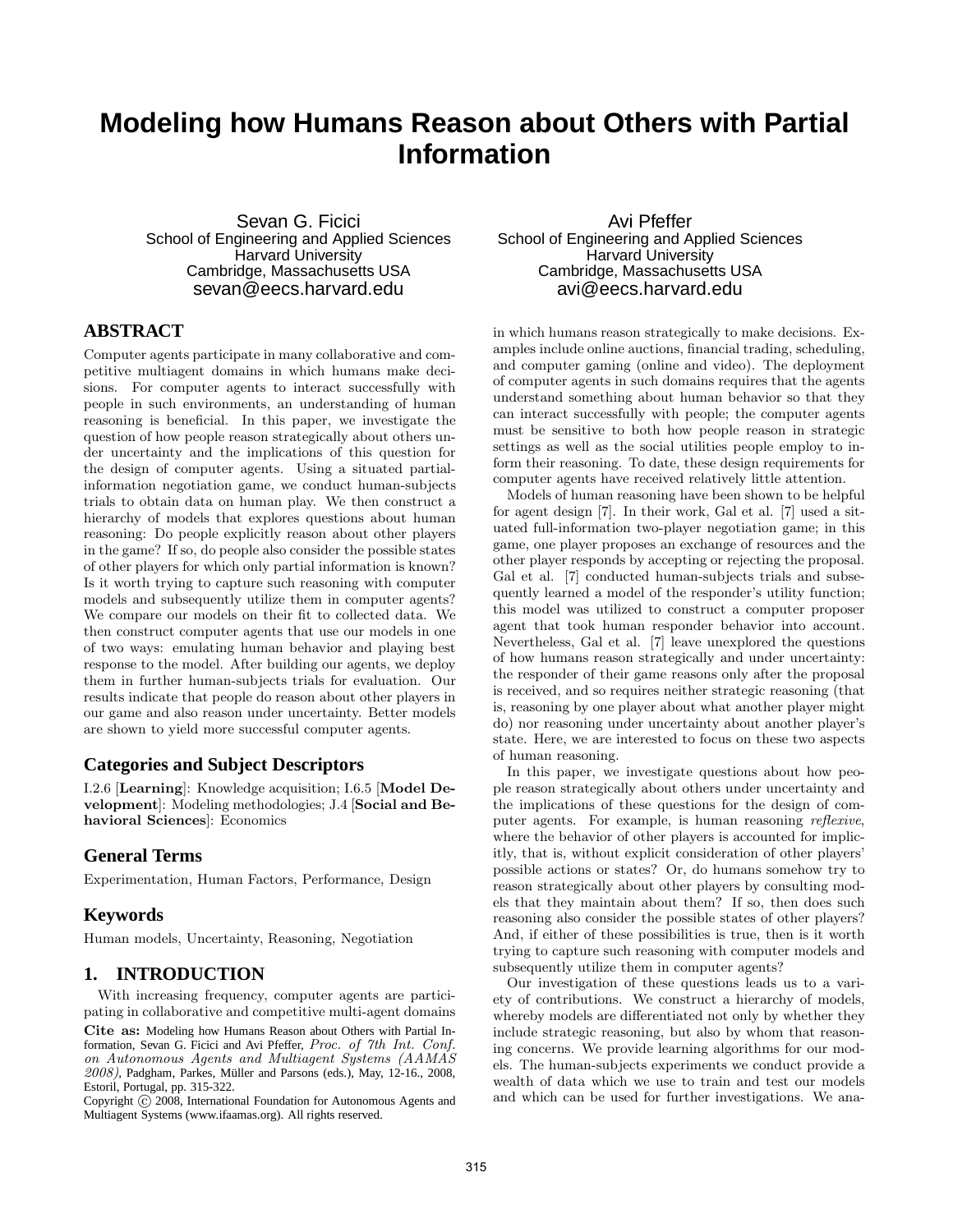lyze our models by comparing them on their fit to the data. We also construct computer agents that use our models in one of two ways: emulating human behavior and playing best response to the model. We evaluate our agents by their performance in further human-subjects trials. Our analyses provide insight into whether and how humans behave strategically under uncertainty and the issues that surround engineering computer agents to interact with humans.

We find a model's ability to predict human behavior depends upon whether we model the human as using reflexive or strategic reasoning; further, if strategic reasoning is used, then the model's performance also depends upon whom we model the human to be reasoning about. We also find that the benefits gained from using increasingly sophisticated models diminish, while the computational costs of such models increase. Surprisingly, we find that emulating human behavior is better than playing best response to a model.

While many fields relate to the goal of creating computer agents that take human strategic thinking into account, none have yet placed a spotlight on this goal. For example, classical game theory [4] precludes modeling agents as anything other than rational actors, severely restricting the types of reasoning we can capture. Further, the rationality assumption of classical game theory is well known to be violated in many real-world domains. In recognition of the fact that human decision making often deviates from full rationality, the field of behavioral economics [15, 2] seeks to explain the gap between actual human decision-making and that of classical game theory's homo economicus. Nevertheless, the decisionmaking domains studied in behavioral economics are very abstract and lack situatedness; being situated entails interaction with and within an environment [12]. Further, behavioral economics does not concern itself with engineering computational agents that can interact successfully with human decision makers.

The field of multi-agent systems (MAS) [18, 11] is concerned with engineering computer agents that operate and interact in environments containing other agents. Nevertheless, much MAS research focuses on environments comprised of only computer agents, and so agents tend to be viewed as rational actors; this assumption simplifies the task of recursive modeling [8], where an agent models another agent as an entity that itself models other agents. Recursive models involving bounded-rational agents are also examined in MAS [17], but such models are not generally intended to capture the peculiarities of bounded rationality in human reasoning. Research on theories of mind and emotion [16, 13, 9, 1] typically involves no learning at all or no learning from real human data; the models used in such work are often used to generate simulations of behavior. Contrastingly, our model parameters are learned by training the model on human data; our computer agents use our models to interact with people. Thus, the enterprise of modeling strategic human decision-making for the purpose of engineering computer agents that are sensitive to human behavior stands apart from most MAS research.

# **2. THREE-PLAYER NEGOTIATION GAME**

We require an environment that is appropriate for investigating how humans reason about others under uncertainty. The environment must be simple enough for analysis and agent engineering to be tractable, yet rich enough to reflect salient features of the real world. We desire an environment

that is situated, can provide partial information, and promotes reasoning about other players. The Colored Trails (CT) framework [10] meets our requirements.

CT is a highly configurable, situated multi-agent task environment that can be played by humans and computer agents. CT captures the important high-level features of decision-making found in many real-world environments; CT is sufficiently abstract to focus on high-level features, yet is simultaneously grounded in a situated task domain. The situated task activities presented by the CT environment distinguish CT from the games often used in behavioral economics, which tend to present highly abstract decisionmaking scenarios. Gal et al. [5] demonstrate a framing effect in which a game presented as a situated task activity elicits stronger concern with social factors such as fairness; the same underlying game presented in a more abstract payoff matrix form engenders behavior more in line with rational Nash equilibrium play. These results demonstrate the importance of eschewing highly abstract games in favor of situated activity if we are interested to learn about how people reason in real-world settings.

Using the CT environment, we construct a three-player partial-information negotiation game. Our game is played on a 4x4 board of colored squares; each square is one of five colors. Each of the three players has a piece on the board as well as a collection of four to eight colored chips (175 possible chip combinations) that can be used to move her piece; to move her piece to an adjacent square, a player must turn in a chip of the same color as the square. The objective of each player is to maximize her score by moving her piece as close as possible to, and preferably onto, a goal square while using as few chips as possible. We generate initial conditions such that players can usually improve their ability to approach the goal by trading chips.

Each game proceeds as follows. Each player is randomly assigned to one of the three roles in the game, denoted proposer 1, proposer 2, and responder. Each player knows the state of the board (board colors, goal location, locations of all player pieces) and the chips that she possesses. Proposers also know the chips possessed by the responder, but not by each other; this is the source of uncertainty in the game. The responder knows the chips possessed by both proposers. The proposers are allowed to exchange chips with the responder, but not each other. The proposers simultaneously formulate their proposals to exchange chips and submit them to the responder; any redistribution of chips between a proposer and the responder is valid. A proposal may also leave the chips unchanged. The responder then chooses to accept no more than one of the two proposals, or declines them both. After the responder's decision is made, the CT system 1) informs the proposers of the outcome, 2) executes any accepted proposal, and 3) automatically moves all three players' pieces to obtain the maximal possible score for each player, given the chips possessed after the negotiation. Landing onto the goal square earns a player 100 points; a player unable to reach the goal pays a penalty of 25 points for each square she is away from the goal. Each chip not used by a player for moving earns the player 10 points.

A number of factors may influence the offer a proposer ultimately makes. First, a proposer may need certain chips to improve its utility. But, the responder may also require certain chips, and these requirements may or may not be synergistic with the needs of the proposer. In addition,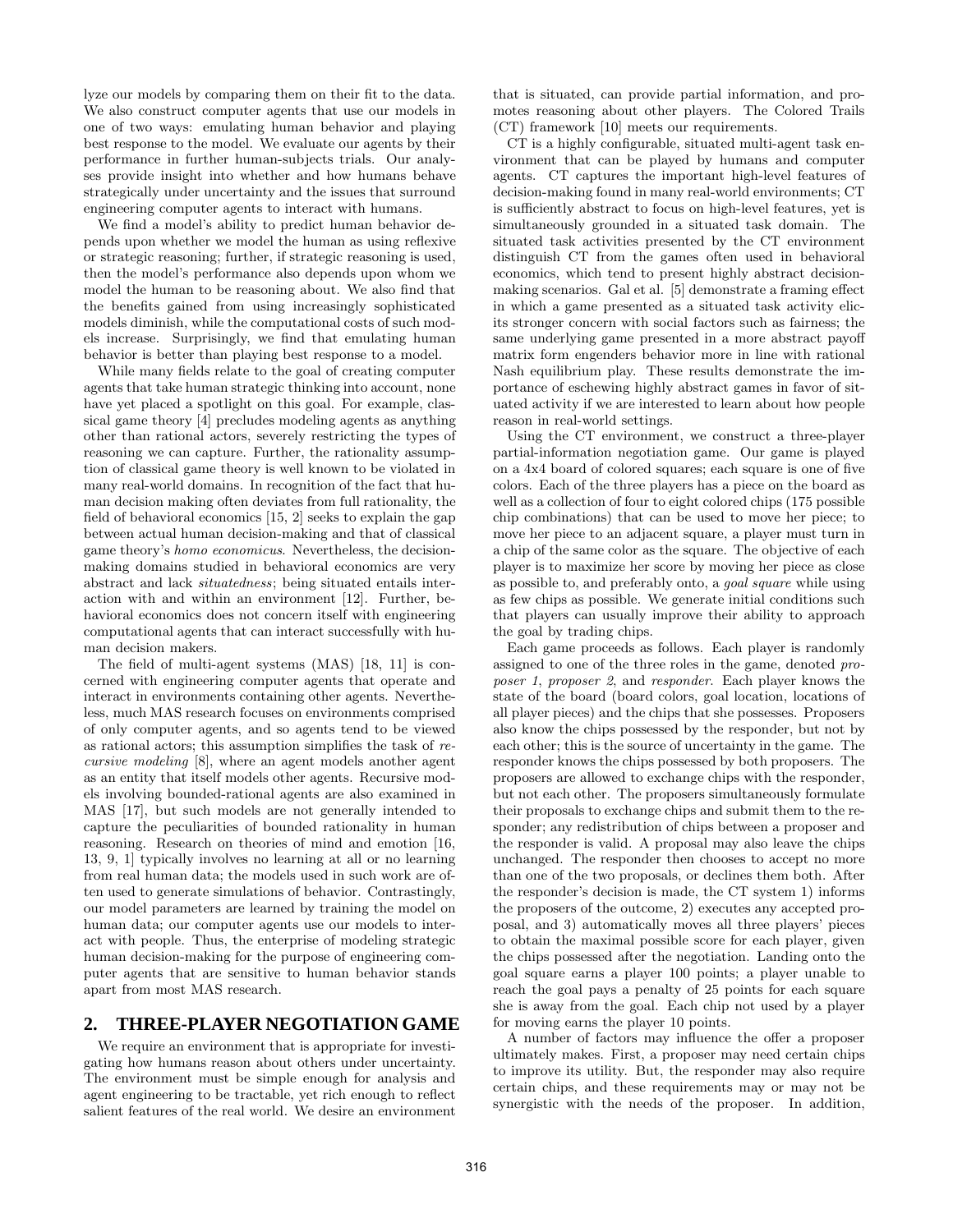because the responder can accept no more than one proposal, there exists a competitive relationship between the proposers. Therefore, a proposer may want to reason about what the other proposer may offer. Since proposers have partial information about each other (they know each other's location on the board, but do not know about each other's chips), reasoning under uncertainty is required. The behavior of a proposer explores the tension between fulfilling its own utility function and that of the responder in the face of unknown competition.

# **3. PLAYER MODELS**

Our goal in this paper is to build computer agents that interact successfully with humans. Towards this end, we construct several models of how humans reason in our game. By examining the performance of a variety of models, we hope to identify prominent features of human reasoning and engineer effective computer agents. We concentrate on modeling the proposers in our game, since they have the most interesting decision-making task—our game invites proposers to employ strategic reasoning under uncertainty. Nevertheless, most of our proposer models will require models of the responder to operate, and so we construct responder models as well. Our player models fall into two broad categories: reflexive and strategic.

## **3.1 Reflexive Models**

Our most basic models, the reflexive models, are elaborations of the architecture used in [7, 6]. All of our models (reflexive and strategic) make use of only three simple features that quantify proposal properties; these features are rather general and can be applied to almost any negotiation game. Though our game involves three players, each proposal specifies a pair-wise interaction between two players. Let *self-benefit* (SB) quantify the change in score a player will receive if a proposal is accepted, and *other-benefit* (OB) quantify the change in score the other player will receive if the proposal is accepted. Other features related to benefits were investigated with cross validation, but were found not to improve our models. In particular, we considered categorical discretizations of SB and OB to indicate whether benefit is positive, negative, or zero; these were believed to be useful to express "rational" play. We also considered two features that addressed the fairness of a proposal, one that corresponds to the Nash bargaining concept [14] and another that considers the context of alternative proposals that could have been made [3].

Given the construction of our negotiation game, a proposer may have two or more different chip-exchange proposals that she could make that would each yield the same set of benefit values if accepted; such proposals are thus equivalent with respect to our models. Indeed, the set of possible proposals that a proposer may make can be divided into many equivalence classes, with each class containing several possible proposals. All of our models operate by scoring proposal classes, not all individual proposals; more precisely, each class is represented by one member—called an exemplar—of the class, and the model scores that member. The probability that an equivalence class is selected may depend upon the number of proposals in the class. For example, it is plausible that, all else being equal, a class with more proposals in it will have more chance of being selected. Thus, the third feature used by our proposer models is the class

size (CS) of an exemplar proposal. We have found that proposer models that include the CS feature perform much better than those without it.

Let each proposal  $O = \langle O_{\text{SB}}, O_{\text{OB}}, O_{\text{CS}} \rangle$  be represented by a vector of feature values; let  $\mathbf{w} = \langle w_{\text{SB}}, w_{\text{OB}}, w_{\text{CS}} \rangle$  be the vector of corresponding feature weight parameters. Let  $\phi$ denote the status-quo, which for the proposer represents the proposal that no chips change hands, and for the responder represents the option of rejecting both offers. Let  $U: \mathbb{O} \to \mathbb{R}$ be a linear utility function that maps the space of offers O to the reals R. Our initial definition of our utility function is

$$
U(O) = w_{\text{SB}} \cdot O_{\text{SB}} + w_{\text{OB}} \cdot O_{\text{OB}}.
$$
 (1)

Human behavior varies: people have different utility functions. Thus, we use mixture models to cluster human play into different behavioral types. We have T types; an individual of type  $t_i$  uses utility function  $U^{t_i}$  with weight vector  $\mathbf{w}^{t_i}$ . Let  $\rho^{t_i}$  be the proportion of individuals of type  $t_i$ .

Humans also select offers non-deterministically; we are prone to make errors. Further, since our models will not be perfect, we care to have our models attach probabilities to different outcomes. To accommodate these points, we use a multinomial logit (soft-max) function to obtain a probability distribution over a decision maker's options. Let  $\mathcal O$  be a set of options to choose from. The probability that an individual of type  $t_i$  will select the m-th proposal in  $\mathcal O$  is

$$
Pr(\text{selected} = O^m | \mathcal{O}, t_i) = \frac{e^{U^{t_i}(O^m)} \cdot (O^m_{\text{CS}})^{w_{\text{CS}}}}{K}.
$$
 (2)

The denominator  $K$  is a normalization constant so that we obtain probabilities. The numerator is the product of two terms. The first term belongs to the multinomial logit function, which gives the soft-max behavior over our utility function. The second term models how the class size of  $O^m$ may influence the probability of the proposal being selected. When  $w_{\text{CS}} = 0$ , the player is modeled to be indifferent with respect to class size. When  $w_{\text{CS}} > 0$ , the player is modeled to be more likely to select proposals belonging to larger classes. When  $w_{\text{CS}}$  < 0, the player is modeled to be more likely to select proposals belonging to smaller classes. Conveniently, the product of these two terms is mathematically identical to moving the second term into our function  $U$  as follows:

$$
U(O) = w_{\text{SB}} \cdot O_{\text{SB}} + w_{\text{OB}} \cdot O_{\text{OB}} + w_{\text{CS}} \cdot \ln(O_{\text{CS}}). \tag{3}
$$

This second version of function  $U$  captures all three of our proposal features and simplifies our learning algorithms (described below). Though the class-size feature does not pertain to benefits in score, it remains that proposals giving higher values of U are more likely to be selected, according to the model. The final form of our reflexive model is thus

$$
Pr(\text{selected} = O^m | \mathcal{O}, t_i) = \frac{e^{U^{t_i}(O^m)}}{\sum_k e^{U^{t_i}(O^k)}}.
$$
 (4)

Taking an expectation over all behavioral types gives

$$
Pr(\text{selected} = O^m | O) = \sum_{i} Pr(\text{selected} = O^m | O, t_i) \rho^{t_i}.
$$
\n(5)

#### *3.1.1 Responder Model* R

A reflexive model of player behavior assumes that, in the decision making process, the player reasons explicitly about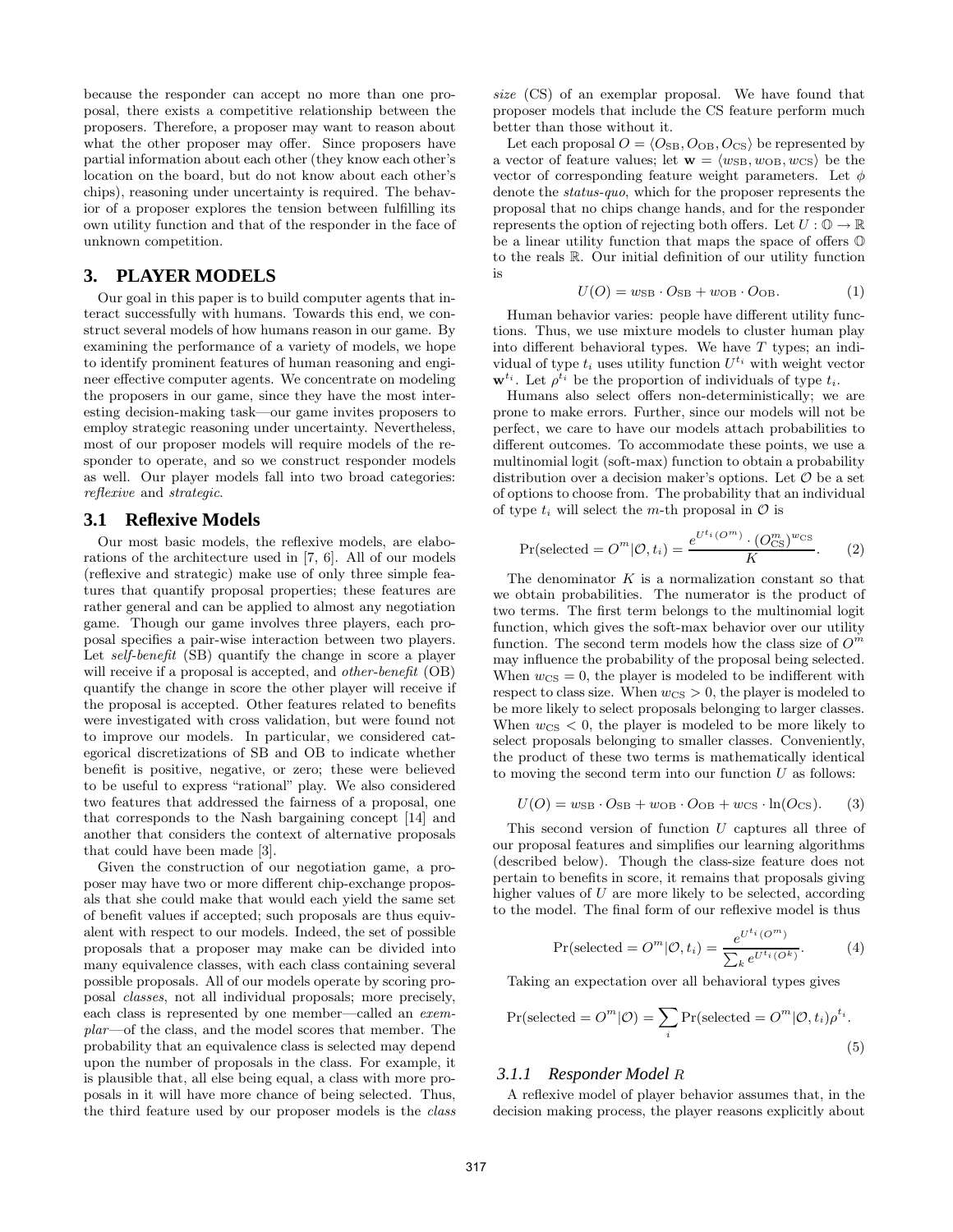the choices she has, but not about other players. Such an assumption is clearly appropriate for modeling the responder of our game, since the responder's decision making requires neither strategic thinking nor reasoning under uncertainty; the responder simply reacts to the decisions that are made by the proposers. The responder has three choices  $\mathcal{O} = \{O, \overline{O}, \phi\}$ , where O and  $\overline{O}$  are the two proposer offers;  $\phi$  is the null offer, which the responder selects if it cares for neither proposer offer. Since it has only three choices, the notion of class size is not particularly meaningful to the responder; we define each of the responder's three choices to have a class size of one. Our model of responder behavior is a mixture model precisely of the form described by Equation (5); the parameters  $w_{\text{SB}}^{t_i}$  and  $w_{\text{OB}}^{t_i}$  are easily interpreted to represent the responder's utility function. We denote our reflexive responder model  $R\{\}$ ; the empty curly braces indicate a reflexive model.

#### *3.1.2 Proposer Model* P{}

Our simplest model of proposer behavior, denoted  $P\{\}$ , is also reflexive; this model assumes that a proposer does not explicitly reason about the responder and other proposer, even though such reasoning is meaningful in our game. Here, we define  $\mathcal{O} = \{O^1 \dots O^M\}$  to be the set of equivalence class exemplars, where  $M$  is the number of proposal classes that exist given the game state. In practice, a proposer may have on the order of 40–60 classes, with each class containing 1–25 equivalent chip-exchange proposals.

Like the responder model, the reflexive proposer model is described by Equation (5), and  $w_{\text{SB}}^{t_i}$ ,  $w_{\text{OB}}^{t_i}$ , and  $w_{\text{CS}}^{t_i}$  are the model's parameters. Unlike the responder model, however, the benefit weights are not so easily interpreted to represent the proposer's utility function. This is because, to the extent that a proposer implicitly reasons about other players, model training will cause the weights to represent, as best they can, some amalgam of the proposer's utility function and implicit reasoning process.

#### **3.2 Strategic Models**

The reflexive models explicitly reason about the options they have, but not about other players in the game. Our game's structure makes a reflexive model appropriate for the responder; but, it is possible that a reflexive model of proposer behavior can be improved upon. We introduce new models of proposer behavior that use strategic reasoning.

## 3.2.1 Proposer Model P{R<sup>-</sup>} and Responder R<sup>−</sup>

More sophisticated than  $P\{\}$ , we can model a proposer as reasoning explicitly about the responder, but still not the other proposer. The existence of the other proposer is acknowledged, but the partial information about the other proposer that the game provides is ignored. Unfortunately, without explicit reasoning about the other proposer, we cannot utilize our responder model R, because it requires that we specify both proposers' offers. To address this problem, we construct a modified responder model  $R^-$  that does not require two proposer offers. Our new proposer model then utilizes this modified responder model to reason about the responder, specifically about how likely the proposer's offers are to be accepted by the responder.

The modified responder model  $R^-$  accepts two known choices  $\mathcal{O} = \{O, \phi\}$  as input and represents the unknown  $\overline{O}$  with a fixed "generic" proposal that has utility  $v^{t_i}$  ( $v^{t_i}$  is

a model parameter in addition to feature weights  $\mathbf{w}^{t_i}$ :

$$
\Pr^R = O|O, \phi, t_i = \frac{e^{U^{t_i}(O)}}{e^{v^{t_i}} + e^{U^{t_i}(\phi)} + e^{U^{t_i}(O)}}, \quad (6)
$$

where  $v^{t_i}$  is the generic utility given by responder type  $t_i$ to the unknown proposal  $\overline{O}$ .

We denote our first strategic proposer model  $P\{R^-\}$ , to indicate that the *pre-learned* responder model  $R^-$  is embedded in the proposer model. The parameters to be learned in  $P\{R^-\}$  are the proposer's three utility function weights  $w_{\text{SB}}$ ,  $w_{\text{OB}}$ , and  $w_{\text{CS}}$ . Proposer model  $P\{R^-\}$  uses  $R^-$  to reason about how the responder might react to possible offers. We assume players are maximizing social utility relative to their models of other agents. Here,  $P\{R^-\}$  uses  $R^$ to compute expected utility  $EU$ , which is the utility of an offer if accepted times the probability of it being accepted by the responder; out of convenience, we choose to ignore the case where the responder rejects an offer, since the realized benefits (i.e., SB and OB) from a rejected offer are zero.

$$
EU^{t_i}(O) = U^{t_i}(O) \cdot \Pr(\text{selected} = O|O, \phi)
$$
 (7)

Just as with our reflexive models, we assume that human behavior is noisy. Thus, we convert our expected utilities to probabilities using the multinomial logistic function. The probability of model  $P\{R^-\}$  selecting offer  $O^m \in \mathcal{O}$  is thus

$$
Pr(\text{selected} = O^m | \mathcal{O}, t_i) = \frac{e^{EU^{t_i}(O^m)}}{\sum_k e^{EU^{t_i}(O^k)}}.
$$
 (8)

#### *3.2.2 Level-N Proposer Models*

Our next model of proposer behavior asserts that a proposer explicitly reasons about the responder and other proposer; this model takes into account the partial information available about the other proposer to reason about what that proposer might offer and how its offers might affect the responder's decision. To perform such reasoning, the proposer model must itself utilize models of the responder and other proposer. One such proposer model is  $P\{R, P\{\}\}.$ This model embeds our reflexive model of responder behavior R; it also models the other proposer as being reflexive. Another such proposer model is  $P\{R, P\{R^-\}\}\$ , which models the other proposer as reasoning about the responder but not the first proposer. We say  $P\{R, P\}\}$  and  $P\{R, P\{R^-\}\}\$ are level-one models because they model the other proposer; the models of proposer behavior embedded in the level-one models do not model the other proposer  $(P{R<sup>-</sup>}$  only models the responder), and so are level-zero proposer models. As before, the embedded models are pre-learned, and so do not contribute any new parameters to the level-one models. The parameters of a level-one model remain the three weights  $w_{\text{SB}}$ ,  $w_{\text{OB}}$ , and  $w_{\text{CS}}$ .

A level-two proposer model is more sophisticated than a level-one model; it states that a proposer (for clarity named P1) reasons about both the responder and other proposer (for clarity named P2), and further states that P1 believes that P2 itself reasons about P1. In the level-two model  $P\{R, P\{R, P\}\}\},$  P1 believes that P2 models P1 as being reflexive; in level-two model  $P\{R, P\{R, P\{R^{-}\}\}\}\$ , P1 believes that P2 models P1 as reasoning about the responder, but not P2. The parameters of a level-two model are the same three weights as in level one. In principle, we can cre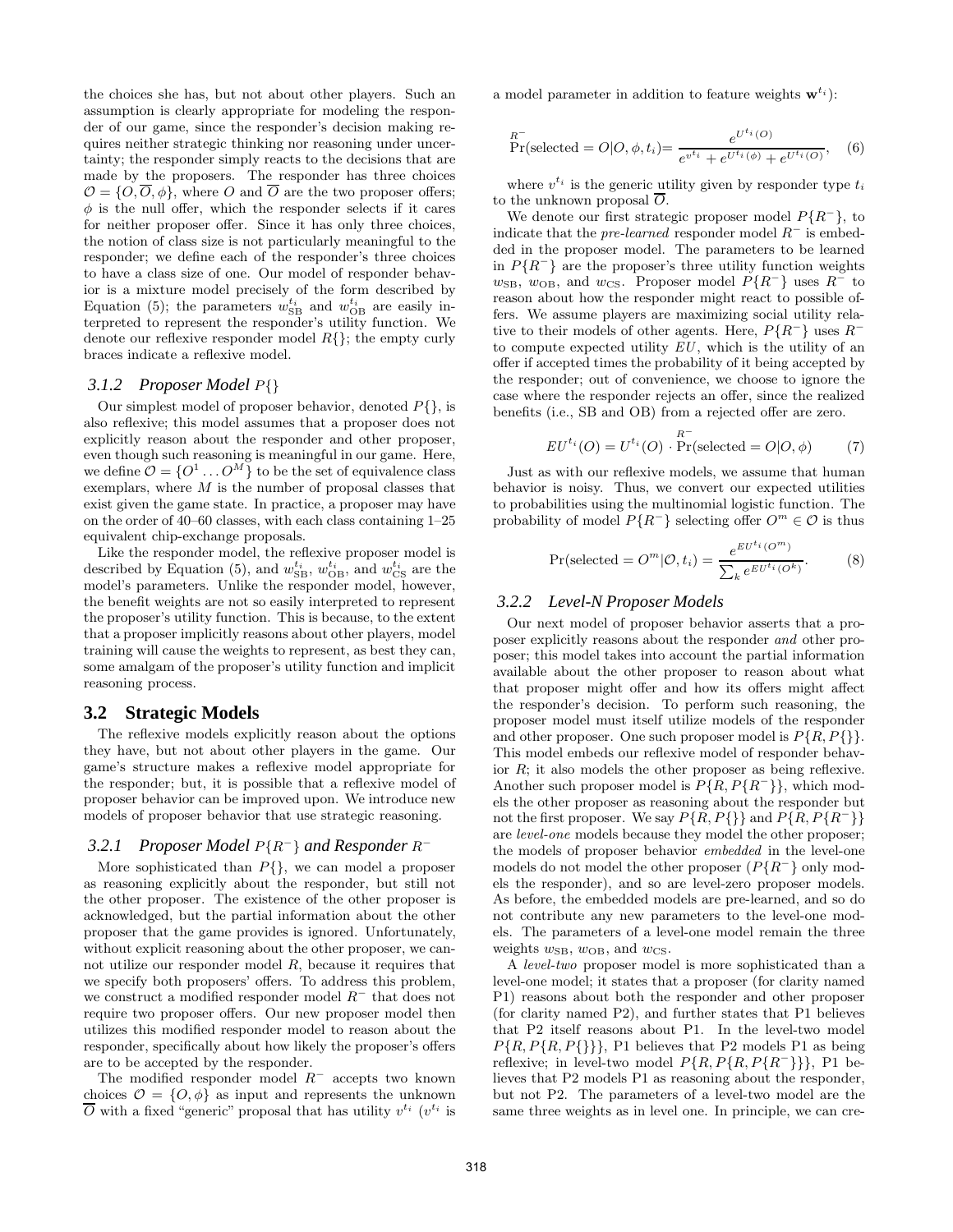ate a level- $N$  proposer model by recursively embedding a pre-learned level- $(N-1)$  model.

The expected utility  $EU(O)$  of an offer O to a level-N model (say,  $P\{R\}, P\{N-1\}\}\)$  is

$$
EU(O) = \sum_{\overline{C} \in \overline{C}} \sum_{\overline{O} \in \overline{O} | \overline{C}} \Pr(\overline{C}) \cdot \Pr(\text{selected} = \overline{O} | \overline{O}) \cdot \Pr(\text{selected} = \overline{O} | \overline{O}) \cdot \Pr(\text{selected} = O | O, \overline{O}, \phi) \cdot U(O). \quad (9)
$$

Equation (9) operates as follows. We consider the set  $\overline{C}$ of all possible chipsets that the other proposer might have. For each such chipset  $\overline{C} \in \overline{C}$ , we consider all possible offers  $\overline{\mathcal{O}}$  that the other proposer could make. To calculate our expected utility for offer O, we need to consider several factors. First is the probability that the other proposer has a certain chipset  $\overline{C}$ . Then, given  $\overline{C}$ , we use our level  $N-1$  model of the other proposer to estimate the probability that it will make offer  $\overline{O}$ . We next use our model of the responder to estimate the probability that it will accept our proposal O over  $\overline{O}$  and φ. The product of these probabilities times our utility for  $O$  gives our expected utility for  $O$ . The expected utilities for all the offers in  $\mathcal O$  are then plugged into the softmax equation (8) to obtain a probability distribution over offers for the level-N model.

#### **3.3 Emulating and Best-Response Agents**

We utilize the models described above in two ways to construct computer agents that play proposers in our game. Our first approach uses a proposer model to emulate the behavior of human proposers; the computer agent queries the model to learn which proposal in  $\mathcal{O}$ , according to the model, a human is most likely to make, and makes that proposal. In our second approach, the computer agent uses a proposer model along with responder model  $R$  to form a *best response* (BR) to the expected behavior of the other proposer; the agent strategizes to maximize its expected benefit. When the BR computer agent uses a level- $N$  proposer model, the agent employs a pattern of reasoning that is identical to a level- $N+1$  proposer model, except that the BR agent's utility function is entirely selfish:  $w_{\text{SB}} > 0$ ,  $w_{\text{OB}} = 0$ ,  $w_{\text{CS}} = 0$ .

### **4. LEARNING**

Models are trained by gradient descent. Let  $q$ (selected =  $O^*(O)$  be the probability that a model assigns to the proposal  $O^*$  that was actually selected by a human player, given the set of options  $\mathcal{O}$ . The error function  $F$  that we minimize measures negative log likelihood of the data (containing D decision instances), given a model:

$$
F = -\sum_{d=1}^{D} \ln(g(\text{selected} = O^{*d}|\mathcal{O}^d)).\tag{10}
$$

The derivative of the error function with respect to some model parameter  $w_l^{t_i}$  (or  $v^{t_i}$  in  $R^-$ ) is

$$
\frac{\partial F}{\partial w_l^{t_i}} = -\sum_{d=1}^D \frac{\frac{\partial g}{\partial w_l^{t_i}}}{g(\text{selected} = O^{*d}|\mathcal{O}^d)}.
$$
(11)

Let  $\alpha$  be our learning rate. The weight update equation for some model parameter  $w_l^{t_i}$  is

$$
w_l^{t_i} \leftarrow w_l^{t_i} - \alpha \cdot \frac{\partial F}{\partial w_l^{t_i}}.\tag{12}
$$

To update the probability  $\rho^{t_i}$  of type  $t_i$  in the mixture, we multiply by the negative of the gradient, which turns out to be equivalent to using Bayes' rule:

$$
\rho^{t_i} \leftarrow -\frac{\partial F}{\partial \rho^{t_i}} \cdot \rho^{t_i}
$$
\n
$$
= \sum_{d=1}^{D} \frac{g(\text{selected} = O^{*d} | O^d, t_i) \cdot \rho^{t_i}}{g(\text{selected} = O^{*d} | O^d)}.
$$
\n(13)

Equation (11) requires that we further calculate the partial derivative of function g, which represents the behavior of our model. Though g varies with each model, we find that the derivative of  $q$  has a similar structure over all models. The partial derivative of  $g$  with respect to some parameter  $w_l^{t_i}$  for our reflexive models (and  $R^-$ ) is:

$$
\frac{\partial g(O^*|O,t_i)}{\partial w_i^{t_i}} = g(O^*|O,t_i) \Big( O_i^* - \sum_k O_i^k \cdot g(O^k|O,t_i) \Big) \tag{14}
$$

The partial derivative of g with respect to  $v^{t_i}$  in  $R^-$  is:

$$
\frac{\partial g(O^*|O,t_i)}{\partial v^{t_i}} = -\frac{e^{U^{t_i}(O^*)} \cdot e^{v^{t_i}}}{\left(e^{v^{t_i}} + \sum_k e^{U^{t_i}(O^k)}\right)^2}
$$
(15)

The partial derivative of  $g$  with respect to some parameter  $w_l^{t_i}$  for model  $P\{R^-\}$  is:

$$
\frac{\partial g(O^*|O,t_i)}{\partial w_i^{t_i}} = g(O^*|O,t_i) \Big( O_i^* \cdot \Pr(O^*|O) - \frac{R^-}{\sum_k O_i^k \cdot g(O^k|O,t_i) \cdot \Pr(O^k|O) \Big)} \Big)
$$
(16)

The partial derivative of  $g$  with respect to some parameter  $w_l^{t_i}$  for a level-N model is:

$$
\frac{\partial g(O^*|O,t_i)}{\partial w_i^{t_i}} = g(O^*|O,t_i) \Big( O^*_l \cdot Z(O^*) - \sum_k O^k_l \cdot Z(O^k) \cdot g(O^k|O,t_i) \Big), \quad (17)
$$

where

$$
Z(O) = \sum_{\overline{C} \in \overline{C}} \sum_{\overline{O} \in \overline{O} \mid \overline{C}} \Pr(\overline{C}) \cdot \Pr(\text{selected} = \overline{O} \mid \overline{O}) \cdot \Pr(\text{selected} = \overline{O} \mid \overline{O}) \cdot \Pr(\text{selected} = O \mid O, \overline{O}, \phi) . \quad (18)
$$

Note that using Equation (17) entails the calculations performed in (9). For higher level models, this is recursive, making the cost of a level- $N$  model grow exponentially with N. Thus, only small N are feasible; nevertheless, we do not expect human reasoning to correspond to large N.

#### **5. HUMAN-SUBJECTS TRIALS**

We recruited 69 human subjects to play our negotiation game for 15 rounds; over half of their total compensation was determined by the scores they accumulated over the rounds.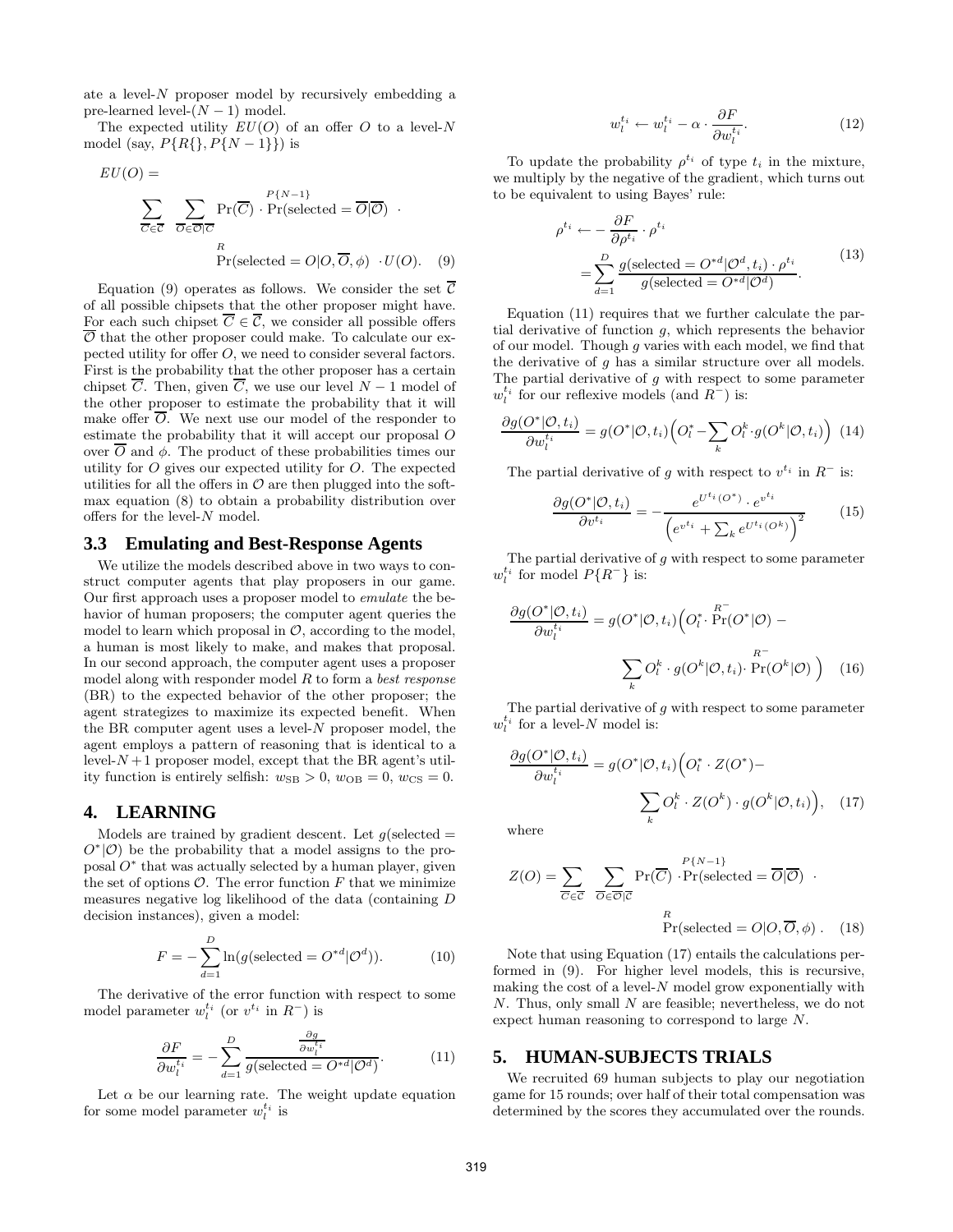Subjects were randomly matched in each round. To emphasize that they were playing a sequence of one-shot games and not an iterated game, subjects performed an unrelated activity between rounds. We obtained a total of 268 games in which all three players were human subjects. Another 221 games involved a human responder deciding between two hand-crafted offers; the hand-crafted offers are not used to train proposer models.

Using cross validation, we determined that our models of responder behavior best fit the data with two types; we then used two types for our proposer models, as well. We trained two responder models  $R$  and  $R^-$ , two level-zero proposer models  $P\{\}$  and  $P\{R^-\}$ , and the level-one proposer model  $P\{R, P\{R^-\}\}\$ . We constructed six computer proposer agents from our three proposer models. Three agents were emulators, using proposer models  $P\{\}, P\{R^-\}, \text{ and}$  $P\{R, P\{R^-\}\}\.$  The other three agents played a best response to our three proposer models.

We recruited an additional 59 human subjects to test the performance of our models and agents. We selected initial game states that caused our models and agents to behave differently in order to magnify differences in performance. Each game state was used seven times. In one copy, all players were human. In the other six copies, proposer 1 was one of our agents, and the other two players were human. This allows us to compare the performance of the different agents on the same game states.

# **6. RESULTS**

#### **6.1 Learned Models**

In this section, we examine how well our models fit our data from a number of perspectives. The top half of Table 1 summarizes model fit with respect to a hold-out data set that comes from the same cohort of subjects used to generate our training data. Each column reports performance of one of our models; the column labeled 'Random' gives figures for random guessing. The figures in each row are averages over the entire data set.

The first row gives the negative log likelihood (NLL) of the data, given a model; lower values indicate better fit. Our models were trained to minimize NLL. All of our models outperform random guessing, and the figures improve as our models become more complex. To speed learning of the level-one proposer model  $P\{R, P\{R^-\}\}\$ , we initialized its parameters  $w_{\text{SB}}$ ,  $w_{\text{OB}}$ , and  $w_{\text{CS}}$  with the utility function weights of the level-zero model  $P\{R^-\}$ . We found that simply transposing these weight values from  $P\{R^-\}$  to the level-one architecture alone gave marked improvement; indeed, subsequent learning was unable to further improve the level-one model. The improvement in NLL is statistically significant as we move from  $P\{\}$  to  $P\{R^-\}$ , and from  $P\{R^{-}\}\$ to  $P\{R, P\{R^{-}\}\}\$  ( $p < 0.012$  and  $p < 0.014$ , respectively, using the sign-rank test); the difference between  $P\{R, P\{R^{-}\}\}\$ and  $P\{R, P\{R^{-}\}\}\}$  is not statistically significant. The second row gives mean squared error. All differences are statistically significant (all  $p < 0.0054$ ) except for that between  $P\{R, P\{R^-\}\}\$  and  $P\{R, P\{R, P\{R^-\}\}\}\$ .

The third row indicates for each model the highest probability given to an option  $O \in \mathcal{O}$ ; this indicates how peaked a distribution the model produces. The strategic models are more peaked, suggesting a higher confidence. The fourth row indicates the proportion of options in  $\mathcal O$  that are given a higher probability by the model than the option actually chosen by the human in the data instance; zero would indicate that the actually chosen option was always most preferred by the model.

Even if the option most preferred by a model is different from the option selected by a human, the model's choice might still be quite similar to the human's. Arguably, a direct comparison between human and model proposals is the best way to ascertain the fidelity of our models. We measure similarity between two proposals by their benefit structures. Let  $O^*$  be the proposal actually made by a human proposer in a game; let  $\hat{O}$  the be proposal most preferred by a proposer model in a game. The average difference in benefit between  $\hat{O}$  and  $O^*$  is given in rows 5 and 8 of Table 1 for self-benefit ( $\Delta$  SB) and other-benefit ( $\Delta$  OB), respectively; a positive number indicates that  $\hat{O}$  gives a higher benefit than  $O^*$ . The average delta in SB, where 'self' is the proposer, shrinks as the models become more complex; these changes are statistically significant:  $p < 7e - 09$  (*t*-test) from  $P\{\}$ to  $P\{R^-\}\text{, and }p< 0.026 \text{ from } P\{R^-\}\text{ to } P\{R, P\{R^-\}\}.$ This pattern is not found for OB. Nevertheless, examining the distributions of benefit deltas between  $\hat{O}$  and  $O^*$  over our hold-out data set, we see that the  $\Delta$ OB distribution for model  $P\{\}\$ is multimodal; the most common value for  $\Delta$  OB is approximately  $-50$ . In contrast, the distributions for the strategic models are more unimodal, and the most common values for  $\Delta$  OB are near zero. In this sense, the most preferred proposals of the strategic models are better approximations of human behavior.

Rows 6 and 9 give the mean absolute differences between the benefit structures of  $\hat{O}$  and  $O^*$ . Fit improves as the models become more complex. The improvement from model  $P\{\}$  to  $P\{R^{-}\}\$ is significant:  $p < 1.6e - 0.4$  (sign-rank test) for SB and  $p < 0.028$  for OB; the improvement from  $P\{R^-\}$ to  $P\{R, P\{R^-\}\}\$ is weaker:  $p < 0.24$  for SB and  $p < 0.2$  for OB. Rows 7 and 10 present the average expected absolute difference between the benefit structures; these expectations are calculated from the model's probability distribution over all proposals in  $\mathcal O$ . Here, the improvement from model  $P\{\}$ to  $P\{R^-\}$  is statistically weak ( $p < 0.39$  for SB and  $p < 0.26$ ) for OB); the improvement from  $P\{R^-\}$  to  $P\{R, P\{R^-\}\}\,$ , however, is significant ( $p < 0.002$  for SB and  $p < 0.025$ ) for OB). Thus, the improvement from  $P\{\}$  to  $P\{R^-\}$  is stronger when we are concerned with the most likely offer than when we care about the entire distribution; the opposite is the case when we go from  $P\{R^-\}\$  to  $P\{R, P\{R^-\}\}\$ . In any case, the totality of our measurements suggest that our models improve as they become more complex. The rightmost column of Table 1 gives data for the level-two proposer model  $P\{R, P\{R, P\{R^-\}\}\}\.$  Due to the excessive computational cost of training a level-two model, we borrow the parameter weights from our level-zero model  $P\{R^-\}$ . Moving the weights from level-zero to the level-two architecture also gave a marked improvement over level zero. In several measurements (rows 3, 4, 5, and 8) the level-two model gives the best results; row 6 shows the level-two model to perform worse than  $P\{R^-\}$ . Overall, the level-two model does not appear to be better than the level-one model; further, the level-two models require much more computer time to operate. The bottom half of Table 1 presents measurements on a second test set, generated from a cohort of subjects that were not used to obtain training data. More complex models generally perform better.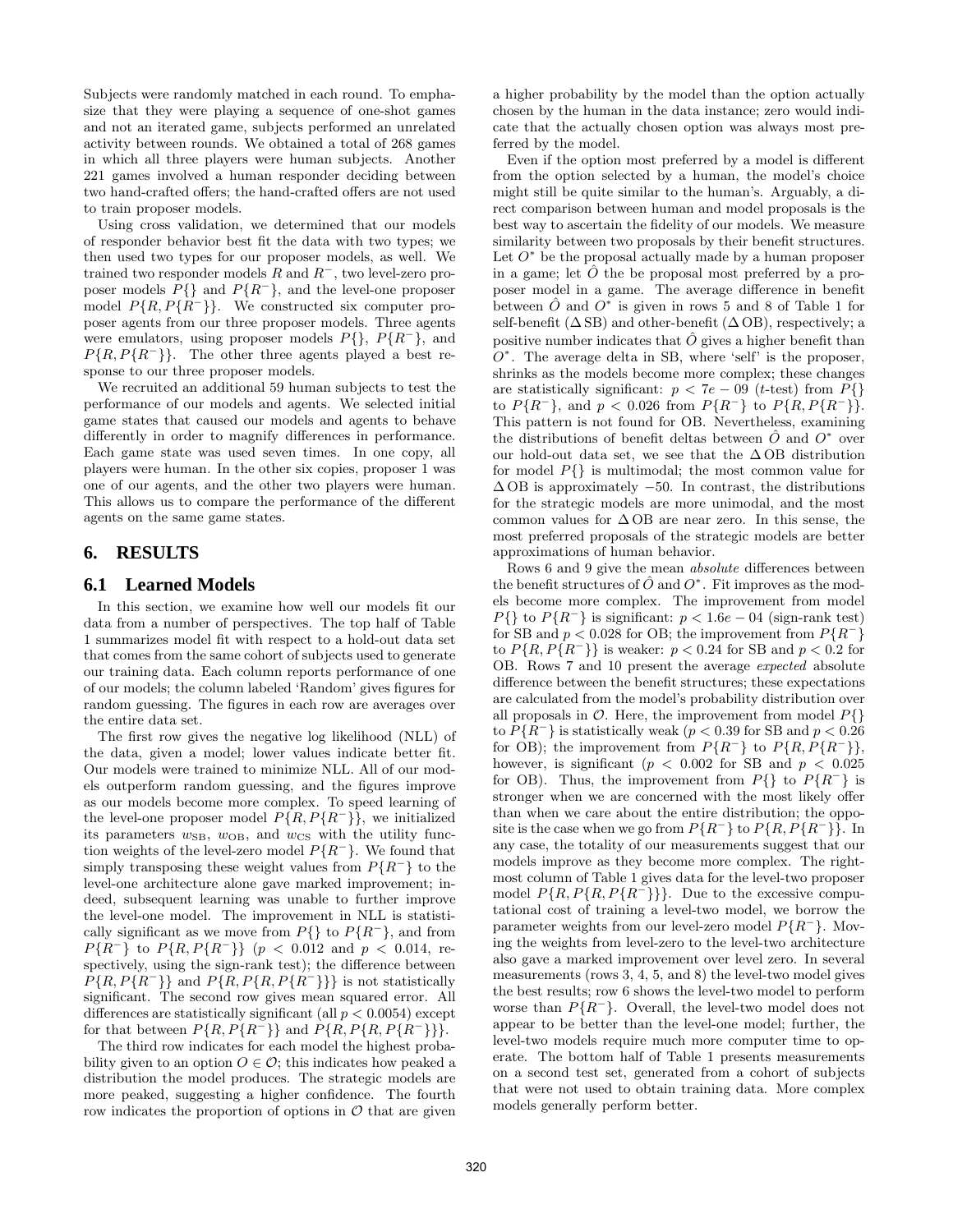| U<br>,,,<br>108 Data Points)<br>Subject Cohort A |                                       |        |         |         |        |            |  |  |  |  |  |  |
|--------------------------------------------------|---------------------------------------|--------|---------|---------|--------|------------|--|--|--|--|--|--|
| 1                                                | Negative Log Likelihood               | 3.728  | 3.0023  | 2.8401  | 2.7469 | 2.7544     |  |  |  |  |  |  |
| $\overline{2}$                                   | Mean Squared Error                    | 0.9474 | 0.8647  | 0.8307  | 0.8079 | 0.8083     |  |  |  |  |  |  |
| 3                                                | Max Probability                       | 0.027  | 0.165   | 0.225   | 0.225  | 0.228      |  |  |  |  |  |  |
| 4                                                | Rank                                  | N/A    | 0.165   | 0.140   | 0.133  | 0.133      |  |  |  |  |  |  |
| 5                                                | $\overline{\Delta$ SB                 | N/A    | 44.1    | 13.8    | 9.5    | 2.0374     |  |  |  |  |  |  |
| 6                                                | $\Delta$ SB                           | N/A    | 49.537  | 33.889  | 31.759 | 34.120     |  |  |  |  |  |  |
| 7                                                | $E[ \Delta SB ]$                      | 55.205 | 29.972  | 28.427  | 26.705 | 26.802     |  |  |  |  |  |  |
| 8                                                | $\overline{\Delta$ OB                 | N/A    | $-10.6$ | 13.2    | 19.2   | $-10.095$  |  |  |  |  |  |  |
| 9                                                | $\Delta$ OB                           | N/A    | 56.898  | 48.056  | 45.000 | 45.787     |  |  |  |  |  |  |
| 10                                               | $E[ \Delta$ OB $ ]$                   | 49.782 | 44.389  | 40.156  | 38.816 | 38.866     |  |  |  |  |  |  |
| Subject Cohort B<br>120 Data Points)             |                                       |        |         |         |        |            |  |  |  |  |  |  |
| 11                                               | Negative Log Likelihood               | 3.6905 | 3.0204  | 2.9255  | 2.9059 | 2.9005     |  |  |  |  |  |  |
| 12                                               | Mean Squared Error                    | 0.9445 | 0.8651  | 0.8327  | 0.8137 | 0.8139     |  |  |  |  |  |  |
| 13                                               | Max Probability                       | 0.028  | 0.169   | 0.190   | 0.213  | 0.214      |  |  |  |  |  |  |
| 14                                               | Rank                                  | N/A    | 0.169   | 0.206   | 0.196  | 0.197      |  |  |  |  |  |  |
| 15                                               | $\overline{\Delta$ SB                 | N/A    | 60.1    | 22.5    | 10.9   | 8.6531     |  |  |  |  |  |  |
| 16                                               | $\Delta$ SB                           | N/A    | 66.333  | 42.333  | 38.792 | 38.875     |  |  |  |  |  |  |
| 17                                               | $E[ \overline{\Delta}S\overline{B} ]$ | 46.556 | 31.686  | 28.686  | 27.741 | 27.797     |  |  |  |  |  |  |
| 18                                               | $\Delta$ OB                           | N/A    | $-41.5$ | $-11.5$ | 6.3    | $-22.1217$ |  |  |  |  |  |  |
| 19                                               | $\triangle$ OB                        | N/A    | 57.792  | 47.958  | 35.583 | 35.667     |  |  |  |  |  |  |
| 20                                               | $E[ \Delta$ OB                        | 43.319 | 34.683  | 39.633  | 36.303 | 36.540     |  |  |  |  |  |  |

Table 1: Fit of learned models to data test-sets.<br>| Random |  $P\{\}\$  |  $P\{R^-\}$  |  $P\{R, P\{R^-\}\}\$ Random |  $P\{\}\$  |  $P\{R^-\}$  |  $P\{R, P\{R^-\}\}\$  |  $P\{R, P\{R, P\{R^-\}\}\}\$ 

# **6.2 Agent Performance**

Using models  $P\{\}, P\{R^-\}, \text{ and } P\{R, P\{R^-\}\}\}\$ , we construct six computer agents to play the role of proposer 1. Each model is used to build an emulator agent and a best response (BR) agent. We then deploy these computer agents in follow-up human-subjects trials to test their performance. These trials are comprised of seven parallel games that each share the same initial game state. Each of the seven games has a different agent playing proposer 1: our six computer agents and one human. The responder and proposer 2 are human players. To make the most of our follow-up trials, we use initial game states (which specify board colors, chip distributions, and locations of the goal and player pieces) that cause at least the three emulators to make different proposals (often the BR agents make different offers, as well).

Table 2 summarizes the performance of our agents in the follow-up sessions. Each column of data corresponds to one of the seven agent types playing the role of proposer 1 (human, three emulator agents, and three BR agents). Row 1 indicates the expected number of offers made by an agent that were accepted by the responder. Note that the values in these rows are not integers. When two or more of the players playing the role of proposer 1 make the same offer, it is often the case that the responders in the respective games make different decisions; some responders accept the offer made by proposer 1, while others reject it. In such situations, we average the outcome over all players in the role of proposer 1 that make the same offer. Row 2 gives the expected total benefit to the player in the role of proposer 1. Row 3 gives the expected total benefit earned by the responder over all the offers it accepts from the agent playing proposer 1.

The performance of the emulator agents improves as they use models that better fit our human data. Further, the worst and best emulator agents were the worst and best of the entire set of players in the role of proposer 1. The worst performance was obtained from the emulator agent

using model  $P\{\}$ ; this agent had by far the fewest offers accepted, earned the least total benefit, and also provided the least total benefit to the responder. The best performance came from the emulator using model  $P\{R, P\{R^-\}\}\;$ ; this agent had the most offers accepted (over half—25 offers in 45 games), obtained the greatest total benefit, and provided the most benefit to the responder. Note also that our best emulator's performance closely matches that of humans who played the role of proposer 1.

The difference in performance amongst our best-response agents is much smaller. Our worst model, P{}, produced the weakest BR agent. This BR agent viewed the other proposer as being reflexive. In contrast, when the BR agent views the other proposer as being strategic, performance improves. The two BR agents using models  $P\{R^-\}\$  and  $P\{R, P\{R^-\}\}\$ perform nearly the same. These two BR agents have fewer accepted offers than the human players, yet manage to earn nearly as much total benefit for themselves; at the same time, the BR agents provide little total benefit to the responder. Thus, the style of play shown by the BR agents is to make aggressive offers; these agents earn much more per accepted offer. Notably, even the best BR agent performed much worse than the best emulator, overall.

Given that the BR agents are designed to formulate best responses to the expected behavior of human players, we may be surprised that they did not perform better. In particular, the BR agent that uses model  $P\{R^-\}$  to reason about the other proposer is employing the same pattern of reasoning as the emulator agent that follows the advice of model  $P\{R, P\{R^-\}\}\$ . Both of these computer agents think about the other proposer using model  $P\{R^-\}$ , and both think about the responder using model R. Both agents will deterministically pick the move that maximizes expected utility. The only difference between these two agents is the utility function that is used. In the emulator agent, the utility function is that of model  $P\{R, P\{R^-\}\}\$ , which is